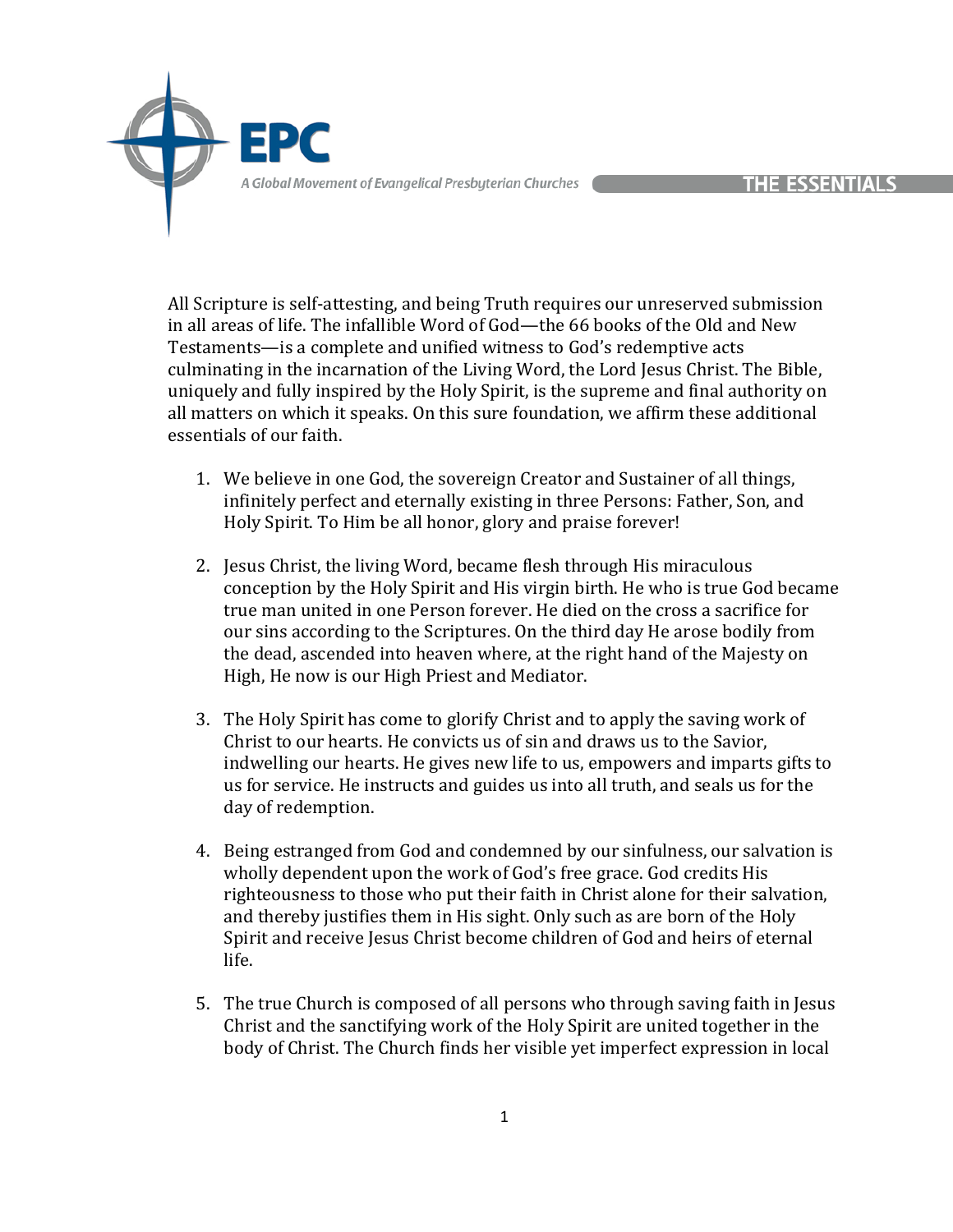

congregations where the Word of God is preached in its purity and the sacraments are administered in their integrity, where scriptural discipline is practiced, and where loving fellowship is maintained. For her perfecting she awaits the return of her Lord.

- 6. Jesus Christ will come again to the earth personally, visibly, and bodily—to judge the living and the dead, and to consummate history and the eternal plan of God. "Even so, come, Lord Jesus" (Revelation 22:20).
- 7. The Lord Jesus Christ commands all believers to proclaim the gospel throughout the world and to make disciples of all nations. Obedience to the Great Commission requires total commitment to "Him who loved us and gave Himself for us." He calls us to a life of self-denying love and service. "For we are His workmanship, created in Christ Jesus for good works, which God prepared beforehand that we should walk in them" (Ephesians 2:10).

The Essentials are set forth in greater detail in the Westminster Confession of Faith.

*In Essentials … Unity In Non-Essentials … Liberty In All Things … Charity*